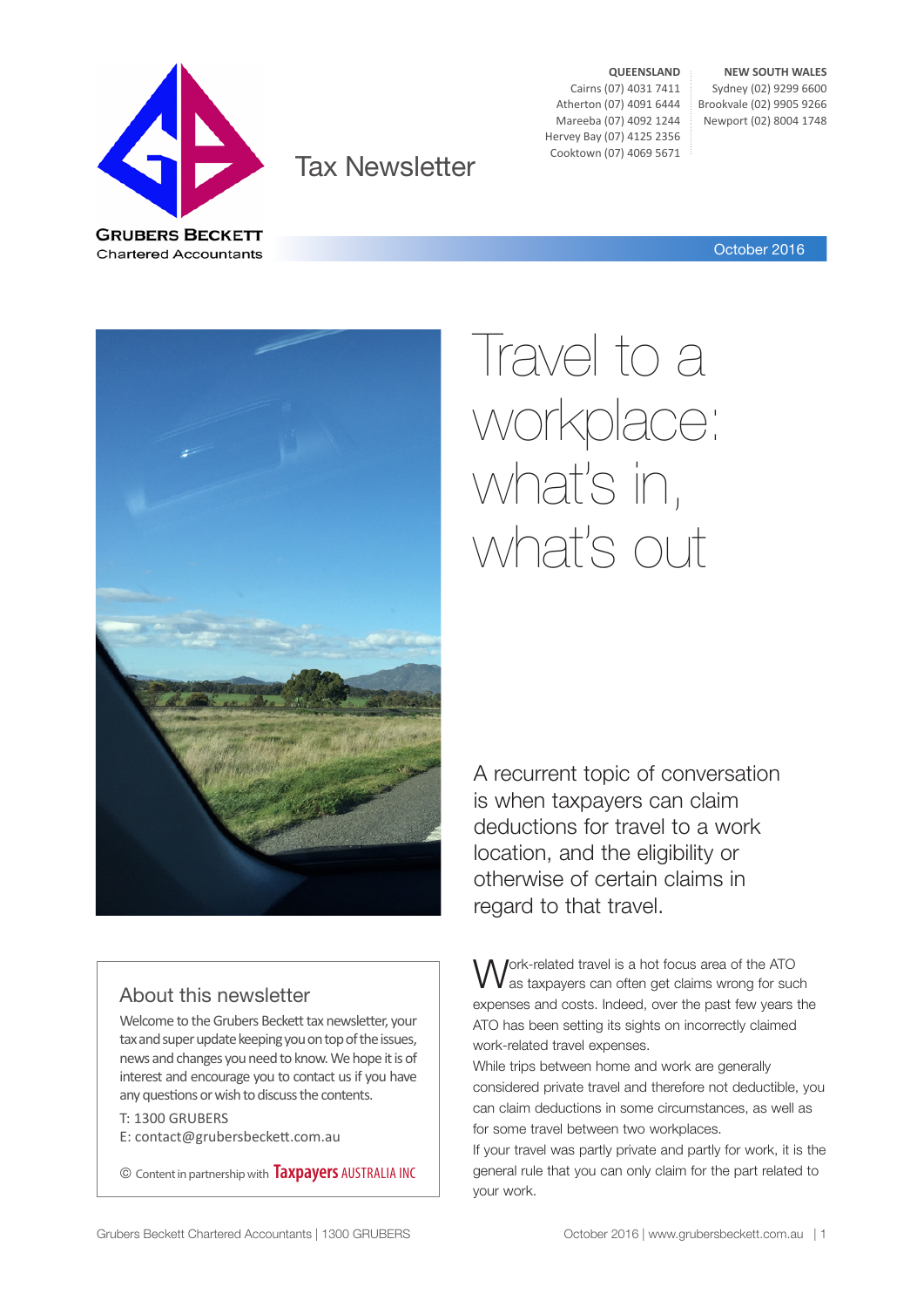#### Travel to a workplace: what's in, what's out ... *cont*

claim<br>st for<br>veen<br>aces<br>your<br>pme.<br>me. Travel to a workplace: what's in, what's out ... cont<br>
If you do<br>
Triends the cost of travelling:<br>
Triends work the cost of travelling<br>
(or have shifting<br>
places of work)<br>
you can claim<br>
the cost for<br>
workplaces<br>
workplace If you do itinerant work (or have shifting places of work) you can claim the cost for driving between workplaces and your home.

- directly between two separate workplaces – for example, when you have a second job
- from your normal workplace to an alternative workplace (for example, a client's premises) while still on duty, and back to your normal workplace or directly home
- if your home was a base of employment – that is, you started your work at home and travelled to a workplace to continue your work for the same employer – these rules are tricky so contact us for more information
- if you had shifting places of employment – that is, you regularly worked at more than one site each day before returning home
- from your home to an alternative workplace for work purposes, and then to your normal workplace or directly home
- if you needed to carry bulky tools or equipment that you used for work and couldn't leave them at your workplace – for example, an extension ladder or a piece of your own machinery (note that the ATO is targeting this particular deduction).

But you can't claim the cost of driving your car between work and home just because:

- you do minor work-related tasks for example, picking up the mail on the way to work or home
- you have to drive between your home and your workplace more than once a day
- you are on call for example, you are on stand-by duty and your employer contacts you at home to come into work
- there is no public transport near where you work
- you work outside normal business hours – for example, shift work or overtime
- your home was a place where you ran your own business and you travelled directly to a place of work where you worked for somebody else
- you do some work at home.

#### FLEXIBILITY FOR ITINERANT WORK

A notable flexibility for some work travel claims arises where the nature of the employment is deemed to be itinerant.

If you do itinerant work (or have shifting places of work) you can claim the cost for driving between workplaces and your home. Note that you cannot count your home as a workplace unless you carry out itinerant work.

The ATO says that the following factors may indicate that you do itinerant work:

- travel is a fundamental part of your work due to the very nature of your work, not just because it is convenient to you or your employer
- you have a "web" of work places you travel to throughout the day
- you continually travel from one work site to another
- your home is a base of operations if you start work at home and cannot complete it until you attend at your work site
- you are often uncertain of the location of your work site
- your employer provides an allowance in recognition of your need to travel continually between different work sites and you use this allowance to pay for your travel.

#### FLEXIBLE, UP TO A POINT

In case the above factors give some impression of allowing for a very wide degree of flexibility, one recent Administrative Appeals Tribunal (AAT) decision adds to the factors to be considered if making claims for home-towork travel in the case of itinerant work.

A taxpayer claimed he was entitled to deductions for certain work-related travel expenses for meals and accommodation on the basis that he was employed in itinerant work. On the face of it, he seemed to fit the bill. During the year, the taxpayer undertook a number of employment arrangements and engaged in various roles. Each job was in a different location, each were short-term

*(continued...)*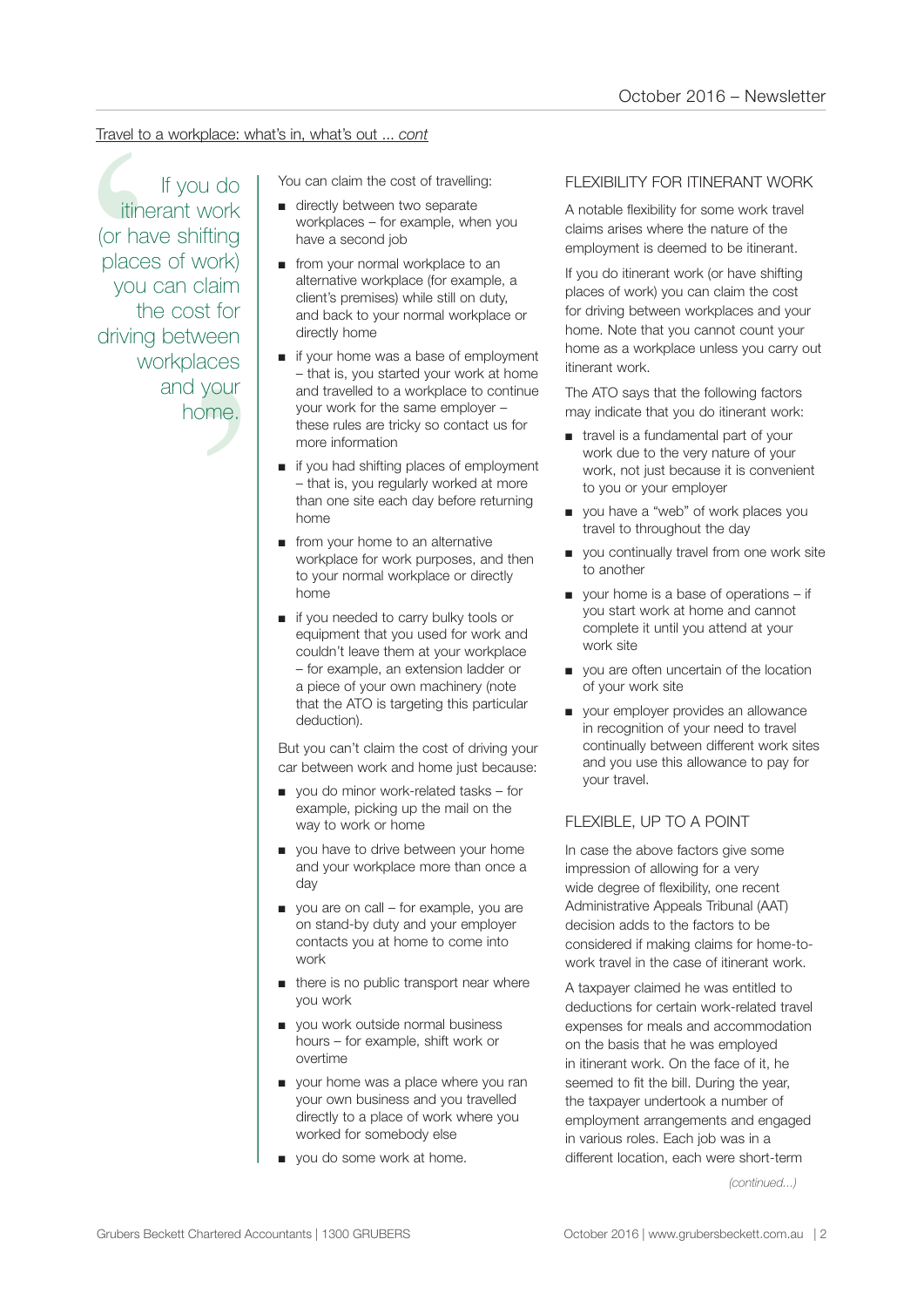#### Travel to a workplace: what's in, what's out ... *cont*

and seasonal in nature, and were all within the mining industry.

The taxpayer and his wife owned a house, which he asserted was their usual place of residence. However with the exception of one location, he stayed with his wife in a motorhome that they towed to rented caravan sites near each of the locations where he had work. It was found however that they returned home for short periods between each job.

The AAT considered some of the ATO's factors and concluded that the taxpayer was not an itinerant worker, and could not make his claims. Its reasons included the following:

- travel was not a fundamental part of the taxpayer's work as it did not arise out of the nature of his employment with each employer. That is, the taxpayer was under no obligation with any employer to work at multiple sites
- the taxpayer worked at only one work place at any given time
- employment duties did not commence at the usual place of residence or at the various caravan parks where he parked his motorhome
- when he finished the work at each workplace, he returned home for up to three weeks before commencing at another workplace
- the taxpayer did not have a "web" of workplaces, and the location of each workplace was known to the taxpayer with a large degree of certainty
- the taxpayer was not required to travel between different workplaces as part of his employment; he would travel between the caravan park where he parked his motorhome and the same workplace for the relevant period of each employment. None of his employers required him to travel from where he was staying to different workplaces
- none of the employers paid him an allowance for travel such that it may indicate that travel was a fundamental part of his employment.

The AAT further remarked as follows:

- the taxpayer's duties did not involve him travelling from workplace to workplace as is essential for itinerancy
- he made a lifestyle choice to work in regional towns and live in his motorhome
- he was not required to travel to these different locations in the course of his employment. Rather, he chose to travel from his home to undertake work in these locations
- each work place may be regarded as a regular or fixed place of employment, even if there was some uncertainty about the length of time that he would be employed at each location.

#### THE KEY MESSAGE

Over the past few years, the ATO has been setting its sights on incorrectly claimed work-related travel expenses (for example, car expenses, flights and accommodation).

This focus is expected to continue, and the ATO has warned that it will pay extra attention to people whose work-related deductions are higher than expected.

As can be seen above, your entitlement to a deduction for work-related travel expenses will be subject to, and will depend on, your individual circumstances.

We can help you work out your eligibility. Also, ask us about the best way for you to keep your relevant receipts digitally.  $\blacksquare$ 

This information has been prepared without taking into account your objectives, financial situation or needs. Because of this, you should, before acting on this information, consider its appropriateness, having regard to your objectives, financial situation or needs. Liability limited by a scheme approved under professional standards legislation.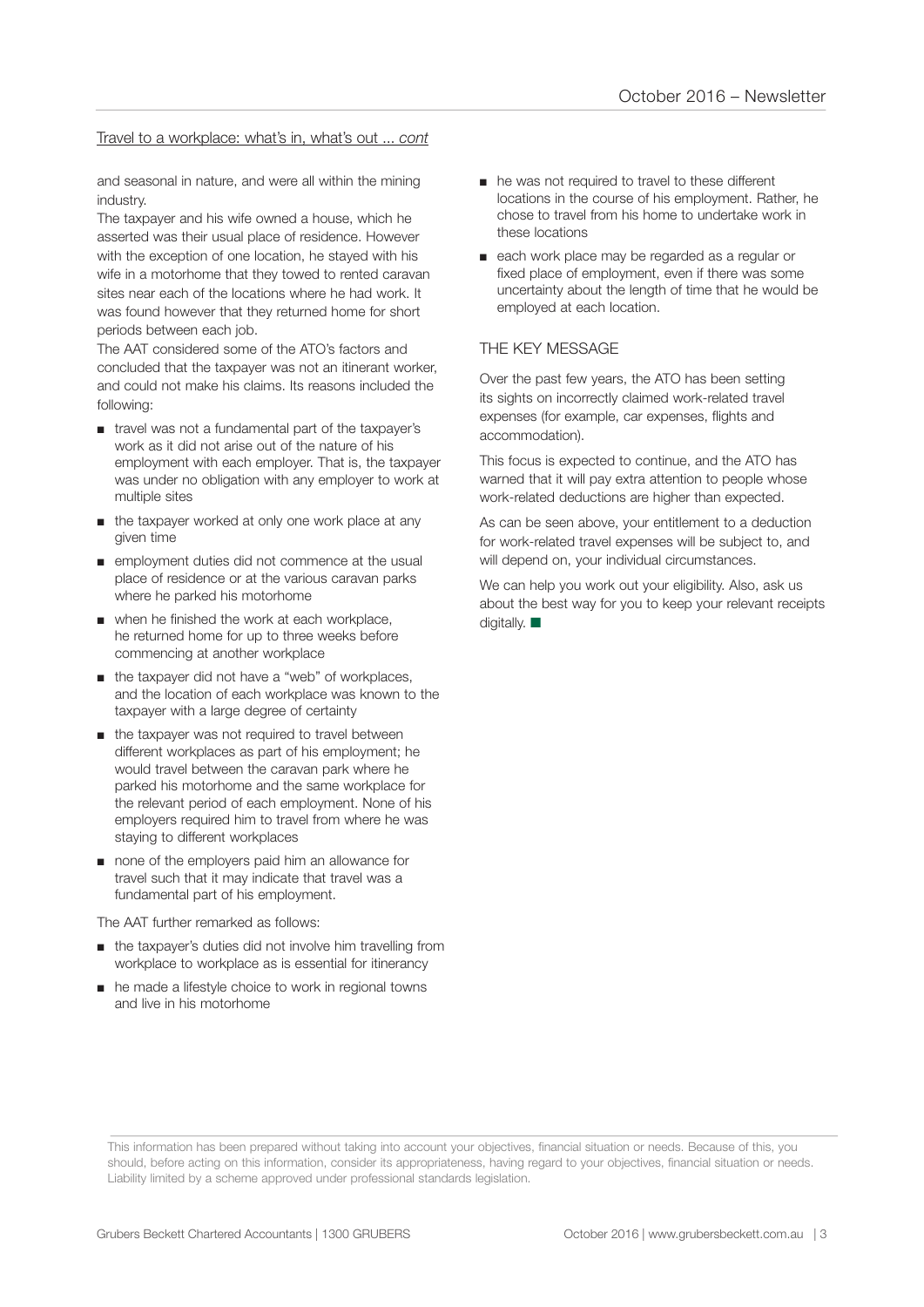### Controversial super change scrapped: but other proposals need to be watched

At the time of writing, the new Parliament released the first batch of proposed changes to the superannuation regime, and among these was the announcement that the proposed \$500,000 lifetime non-concessional cap is to be scrapped.

These proposed changes are still in exposure draft<br>
form and may be subject to further tweaking.

The government also revealed that:

- the non-concessional contributions cap is going to be \$100,000 per year, starting from July 1, 2017 (instead of the current \$180,000 cap)
- taxpayers with a superannuation balance of more than \$1.6 million will no longer be eligible to make nonconcessional contributions from the same date.

Also, these previously announced measures will not proceed, and have been postponed or abandoned:

- commencement of catch-up contributions using the unused caps from the prior five years for people with balances of \$500,000 is postponed and to start from July 1, 2018, and
- harmonisation of acceptance of contribution rules for those aged 65 to 74 will not proceed at all.

The proposed rules that remain intact and will continue:

- **■** the rule allowing fund members to "bring forward" three years' worth of non-concessional contributions for individuals aged under 65, and
- the requirement to meet the "work test" for individuals over the age of 65 in order to make non-concessional contributions.

#### IMPLICATIONS OF THESE CHANGES

Trustees required to finalise contracts that depended on large non-concessional contributions can be at ease now, as the caps and rules regarding non-concessional contributions will operate as is currently the case. The same applies to trustees who are required to restructure their limited recourse borrowing arrangements (LRBAs) in order to comply with the ATO's benchmark terms.

The work test continues to apply to taxpayers over the age of 65 seeking to make non-concessional, personal concessional, and salary sacrifice contributions.

#### CHANGES TO ELIGIBILITY FOR DEDUCTIONS FOR PERSONAL CONTRIBUTIONS

At present, the eligibility for a tax deduction for personal super contributions is subject to a maximum earnings condition. Among other proposed amendments is one that will remove the requirement that less than 10% of the sum of an individual's

- assessable income
- **•** reportable fringe benefits total, and
- **EX reportable employer superannuation contributions**

...was attributable to employment or similar activities of the individual in the financial year in which a deduction for the personal contribution is sought.

Removing this condition will mean that a taxpayer will be able to claim a deduction for making personal super contributions to a complying fund irrespective of their employment circumstances.

This will enable employees to claim a deduction for personal contributions without resorting to salary sacrifice arrangements. Note however that salary sacrifice agreements will continue to be relevant because they reduce the PAYG withholding amounts from salary and wages hence increasing the take-home pay.

Contractors and self-employed, who are essentially providing labour, will also be able to claim a deduction for personal super contributions. This is a significant improvement over the current state of affairs, where contractors are disadvantaged in terms of choosing how much of their pre-tax pay is going into superannuation.

Certain contributions to defined benefit as well as untaxed superannuation funds will not entitle the contributing taxpayer to a deduction.

Please contact us if you have more questions regarding these proposed changes, and also about further reforms expected in the SMSF arena.  $\blacksquare$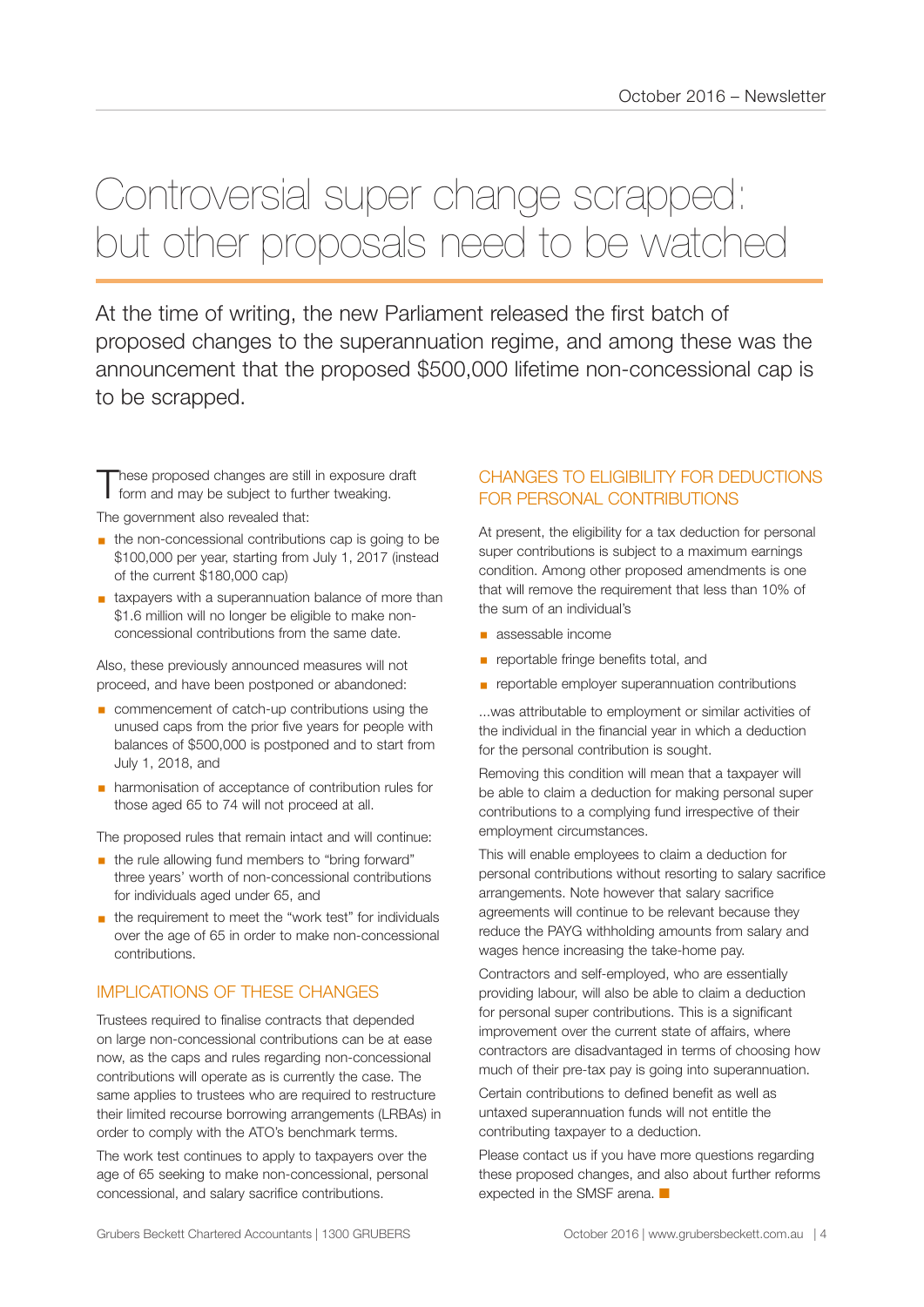## General facts about winding up your business

There are times where business owners, voluntarily or involuntarily, may need to wind up their business.

It is generally less complicated to wind up the business of a sole trader (who has declared "bankruptcy") than to wind up a business run through other structures. For companies, the terms typically used would be to "go into administration" or "liquidation". More on this below.

A sole trader is less complicated to wind up because the principal of the business is also personally responsible for all debts and liabilities accrued by that business.

#### DEALING WITH A COMPANY WIND UP

To wind up a business in a company, a trustee may be appointed (either by yourself or by your creditors) to conclude all current contracts, sell remaining stock and other assets, pay outstanding debts and creditors, and notify all concerned (the bank, customers, suppliers).

#### WHAT HAPPENS UNDER A VOLUNTARY ADMINISTRATION?

Voluntary administration is where a company's directors hand over the business to a professional administrator to decide on the best plan of action.

If your company can't pay its debts and is insolvent, voluntary administration and liquidation are two of the key options. The definition of insolvent is when liabilities total more than the value of assets, and debts cannot be paid. Insolvent trading is where a business continues to incur debts even though the owner or directors are

aware, or should be, that the business cannot pay them. A business's principals in these cases can be held personally liable, and even face jail time in the most extreme cases.

Voluntary administration can be a way for businesses in financial distress to get wriggle room from creditors. Going into administration could stave off having to go into liquidation if the business is administered in such a way to maximise its chance of continuing in business (or if that's impossible, then to at least get a better result for creditors and shareholders upon inevitable liquidation).

The first step is a meeting of directors and appointment of an administrator, who will try to salvage the business's financial standing.

Apart from a director voluntary administration (where the directors opt to place the business in an external administrator's hands), a firm going into administration may also be initiated by a secured creditor or the company's shareholders. The company may also be put into receivership, which is where an external receiver takes over the company's assets and sells them to pay off secured debt.

#### WHAT HAPPENS UNDER A LIQUIDATION?

If going into administration or receivership does not lead to a viable arrangement, then liquidation is the alternative. Liquidation is the formal process for winding up a company's financial affairs to settle debts with the proceeds of the sales of its assets. A search of ASIC's website will yield some useful information.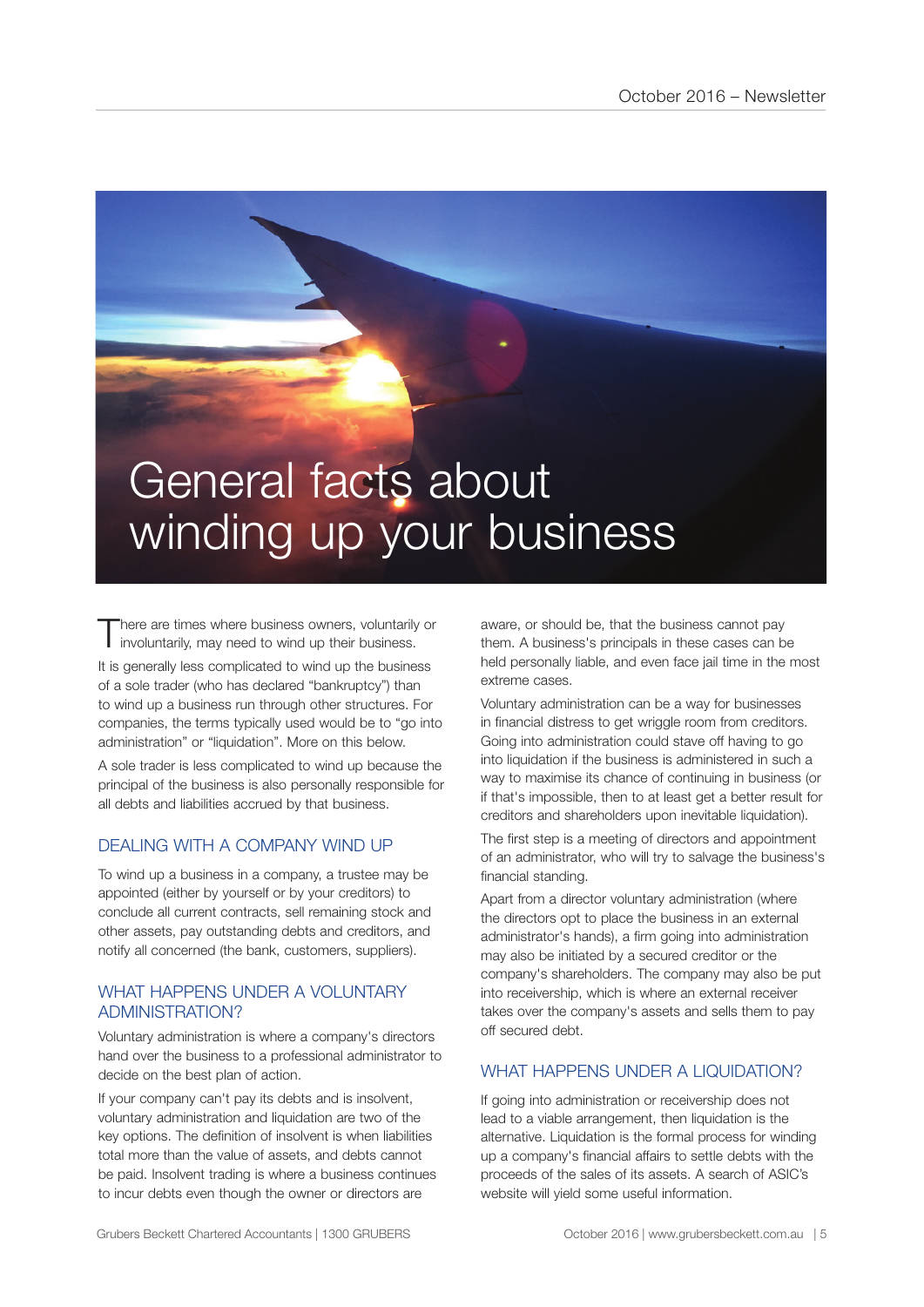General facts about winding up your business ... *cont*

#### **REMEMBER** TO CANCEL YOUR ABN  $\bigcirc$

For any business with an ABN, the ATO also says you need to notify it that you have ceased trading within 28 days of doing so, and also to cancel registration for GST, if applicable, within 21 days of cessation of trading.

You can keep and re-activate the ABN if things pick up in the future (even Donald Trump was bankrupt in 1992!). However as long as you keep the ABN active, you will still be expected to lodge activity statements.

A vote of creditors or a court order can put a business into liquidation, or the business can do so voluntarily. The appointed liquidator will prioritise creditors, with secured creditors first (those whose claims against the company are protected by a charge over a specific asset or group of assets – like a bank that issues a mortgage), then unsecured creditors (with contractual rights to receive a set amount of money but not backed by a charge over a specific asset) and lastly shareholders.

Generally, the claims of one priority class must be fully satisfied before those of the next priority level down get to see a cent. There may be pro-rata payments among claimants at the same priority level if not enough funds can be cobbled together.

The liquidator's job is to get the best result for creditors and shareholders, and part of this can be collecting, valuing and selling all assets. If insolvent trading is uncovered, company directors can also be sued by creditors to recoup funds.

But if continuing trading is in everyone's best interests, then the liquidator can also go down that path. Usually however, another outcome of this is to be able to sell the business as a going concern, as well as perhaps to finish and sell work in progress. The aim is to wind up the company, but to do it in a commercially practical way.

#### BEWARE ANY TAX IMPLICATIONS

Some general tax implications to consider when winding up your business include the following.

#### Asset sale

As with every other stage of the business life cycle, you will have to factor in the tax consequences of dealing with the business's financial woes.

If assets are sold to pay debts, the proceeds would still be subject to tax as ordinary income or as a capital gain. Just be aware that if the business has to sell its trading stock or other assets at bargain prices (below market value), in certain instances tax law may

nevertheless treat the sale as having been made at market value, regardless of how much was actually received.

If you are a sole trader winding up your business or if you own shares in a company being wound up, and you sell the assets of the business or the shares in the company to a "white knight", you will still be subject to tax on the sale.

Where the sale is taxed under the CGT rules (eg real property or goodwill), you could be entitled to various tax exemptions and concessions under the small business CGT concession rules. In this situation's best-case scenario, 100% of a capital gain could be tax-free.

#### Debt forgiveness

If a creditor or a lender decides to forgive part or all of a debt or a loan (that is, releases the business from the obligation of paying the amount back), the amount may fall under the "commercial debt forgiveness" rules.

In essence, the business may have to reduce, among other things, the value of any carry forward tax losses (which could be the case if the business has been in strife for a few years), and perhaps capital losses, by the amount forgiven. However the forgiven amount would generally not be assessable income, and sometimes there would be no tax consequences at all.

On a related note, if you (or your company) cancel contracts in the course of winding up, there may be capital gains or losses as a result – intangibles such as contractual rights come within the CGT regime. Ask us for guidance.

#### Getting money out of the company

If you are a shareholder of a company being liquidated, any distribution you receive from the liquidator should be tax-free to the extent that it is a return of your original investment amount; anything above that amount is most likely to be taxed as a dividend.

The tax law in relation to voluntary administration and liquidation is very complex, so good advice is always preferable. See this office for guidance.  $\blacksquare$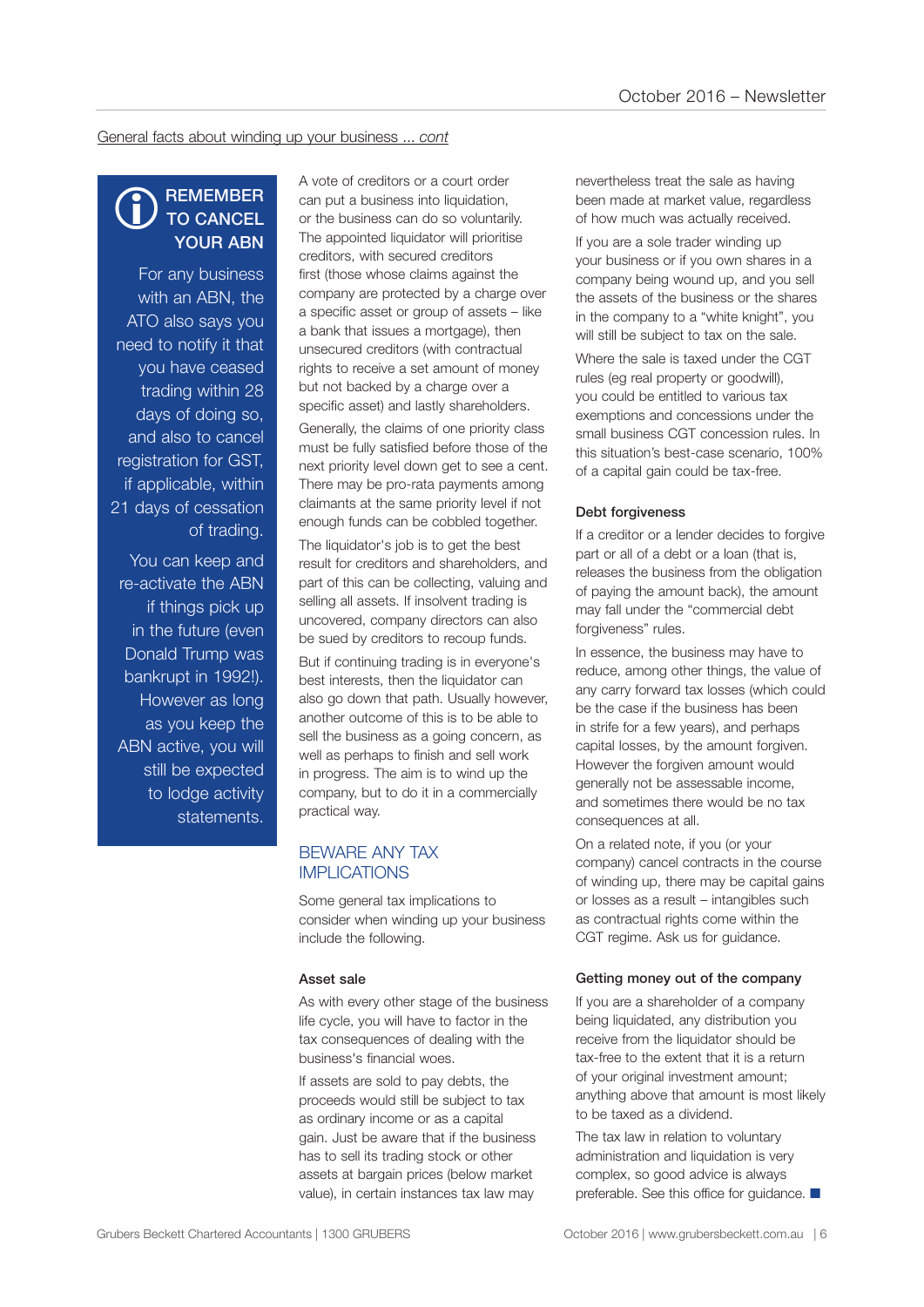## Start-up businesses: which is the right structure for you?

Start up businesses need to make one important decision from the outset – what type of business set-up will best suit your enterprise now? And which structure will be best for the future?

You've got a choice of four basic business structures -<br>Sole trader, partnership, company or trust. Of course, there are also more sophisticated structures out there, but most possible structures are essentially hybrids of two or more of these basic four.

#### RELEVANT CONSIDERATIONS  $\ddot{\textbf{?}}$

Which structure is best will depend on a few considerations. Do you want to stay small and work from home? Will you need to employ staff? How long will you stay in business? Will you have a partner or partners? What is your market? Will you need to chase start-up capital or obtain funding from a bank or other source?

Of course you can always change business structure as your enterprise changes and grows, but it is helpful if you understand the costs involved in making this change and some of the impediments that may arise.

For many businesses, the growth plan may well include changing to a different structure at a key point in the future – for example, if you plan to expand overseas. Ultimately, the business should be in the structure that is most appropriate in each stage of its life cycle.

Luckily, eligible small businesses can now restructure without any tax consequences under some new CGT laws recently introduced by the government.

Difficulties can arise moving to the next level of business. Business owners are often not aware that they are passing different threshold tests for tax obligations, such as GST, PAYG withholding and payroll tax. Growing a business is satisfying, but more so when the tax and regulatory consequences have been taken into account.

Although the choice is yours, it may help to know how each structure will affect the way your income is taxed, your operating costs, how you will be able to protect your assets, and how clients and other businesses will deal with you. Another thing to keep in mind is how easily a structure may make a future restructure.

#### SOLE TRADERS **v**

To be a sole trader is the simplest business structure, and as the name implies you will be operating the business in your own name, and will control and manage all aspects of your business. For tax purposes, your personal financial affairs and your business's affairs are one and the same – there is no separation.

The sole trader structure is inexpensive to set up and there are few legal formalities, but you will need an ABN (Australian Business Number). You receive the full benefit of any profits, and keep all after-tax gains when you sellup (see below for more). However you also personally bear the full brunt of any operating losses.

Access to finances is limited to your own resources, and you are legally responsible for everything the business does. You also put private assets at risk, such as your house or car, if the business goes into serious debt and these private assets are targeted in any debt collection efforts.

As a sole trader:

- you use your individual tax file number when lodging your tax return
- the income of the business is treated as your own income
- your business income is taxed at your personal income tax rates along with your income from other sources (which can be as high as 49%)
- depending on your turnover, the ATO may need you to pay PAYG instalments over the year towards the amount of tax that can be expected at the end of the financial year
- you may also have to register for goods and services tax (GST)
- you will also need to take care of superannuation arrangements, but may still be able to claim for personal contributions, and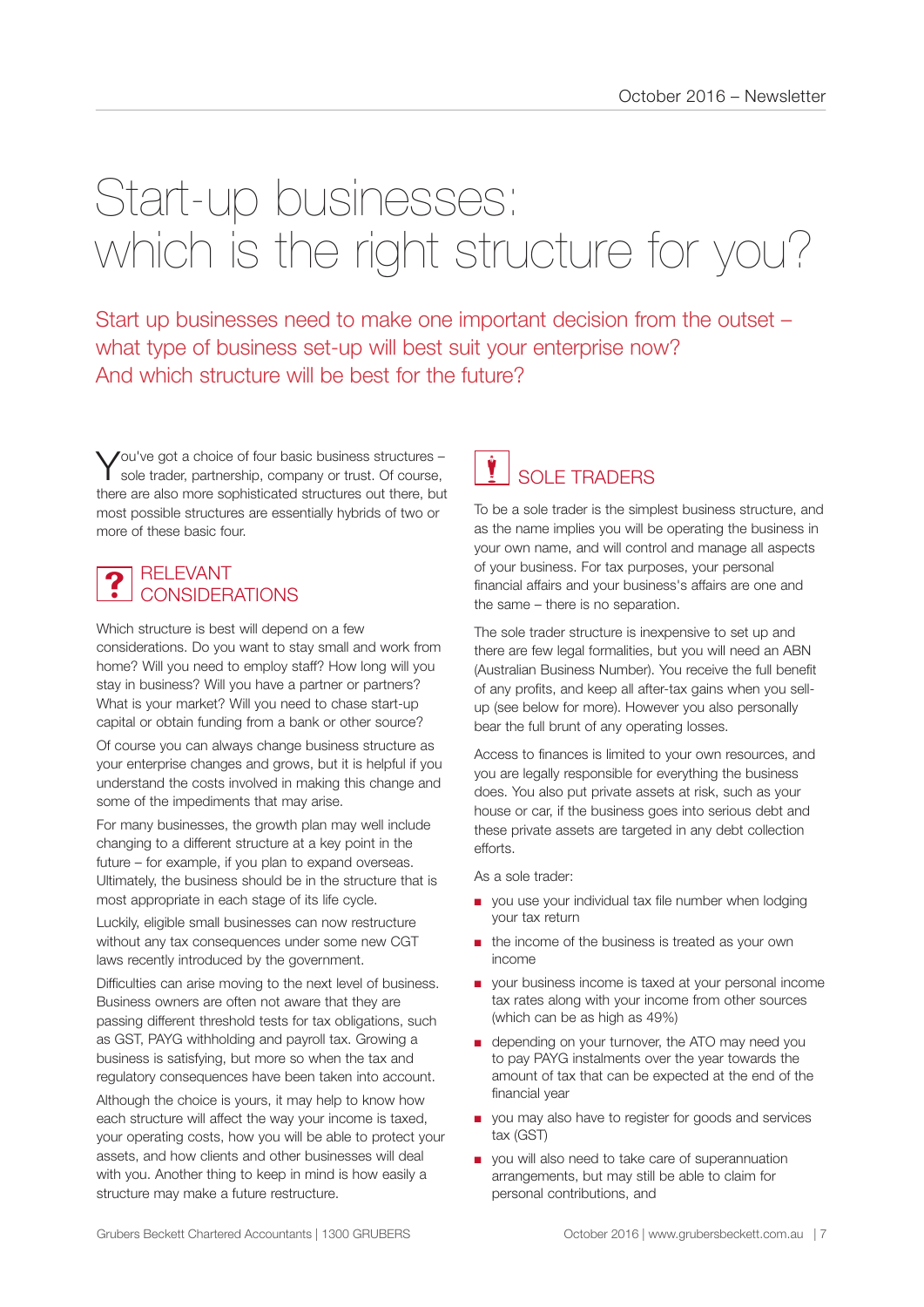#### Start-up businesses: Which is the right structure for you? ... *cont*

■ if you decide to take on an employee, you'll need to pay 9.5% of their ordinary time earnings into their super fund as well as PAYG withholding.

Also note that amounts of money you take from your sole trader business are not "wages" for tax purposes, even though you may consider this the case, so you can't claim a deduction for money you "draw" from the business.

#### **PARTNERSHIPS** VÝ

This arrangement sees you carrying on business with one or more other people, and receiving income jointly. There are more shoulders to bear the burden, but also more people to share profits, losses and responsibilities. A greater chance of legal dispute between the business partners themselves also exists (when compared to a sole trader).

Partnerships are still inexpensive to set up, and there will likely be greater financial resources than if you operated on your own as a sole trader. On the flip side however, you and your partners are responsible for any debts the partnership owes, even if you personally did not directly cause the debt.

This means that where one partner refuses to pay a debt of the business, the other partner is still liable for the whole amount of that debt. Each partner's private assets may still be fair game to settle serious partnership debt. This is known as "joint and several liability" – the partners are jointly liable for each other's debts entered into in the name of the business, but if any partners default on their share, then each individual partner may be severally held liable for the whole debt as well.

A written partnership agreement may not be legally required in every state and territory, but these agreements are usually inexpensive and will clearly set out the terms of the partnership (which reduces the risk of a future dispute).

As a partnership:

- the business itself doesn't pay income tax. Instead, you and your partners will each need to pay tax on your own share of the partnership income (after deductions and allowable costs)
- the business still needs to lodge a tax return to show total income earned and deductions claimed by the business. This will show each partner's share of net partnership income, on which each is personally liable for tax
- if the business makes a loss for the year, the partners can offset their share of the partnership loss against their other income
- a partnership does not account for capital gains and losses at all on the disposal of CGT assets (such a real

estate); if the partnership sells a CGT asset, then each partner calculates their own capital gain or loss on their share of that asset

- the partnership business is not liable to pay PAYG instalments, but each partner may be, depending on the levels of their share of relevant income
- as a partner you will need to take care of your super arrangements, as you are not an employee of the business
- personal contributions may still be deductible, and any eligible employees of the business will still need to be covered for the compulsory super guarantee.

Again, money drawn from the business is not "wages" for tax purposes. As with any business, the partnership will need an ABN and will need to register for GST if the business's annual turnover is more than \$75,000 (before GST).



### **COMPANIES**

Operating your business as an incorporated company will transform your enterprise into a separate legal entity. This more complex business structure is usually more costly to set up and administer, and will also come under the regulations of the Australian Securities and Investments Commission (ASIC).

A company will have far greater access to capital as shares can be issued to potential shareholders in exchange for funding. Shareholders and directors are not generally liable for the debts of the business beyond the amount of capital they have contributed, therefore asset protection is one advantage of this structure because creditors cannot, in most cases, go after a shareholder's or director's personal assets, only the company's assets.

The company will pay its own tax on its own profits at a company tax rate (see below). But tax reporting requirements are more onerous than those for an sole trader or partnership, and minority shareholders have little say in the running of the business unless they hold a directorship or are in senior management.

For a company:

- it will need its own bank account, and its own tax file number
- it needs to lodge an annual income tax return, as money earned by the business belongs to the company
- the tax return will need to show the company's income, deductions and tax it is liable for
- PAYG instalments will need to be paid, which are credited against the end-of-year income tax
- it will pay tax on its assessable income (profits) at the company tax rate (currently 28.5% for a small